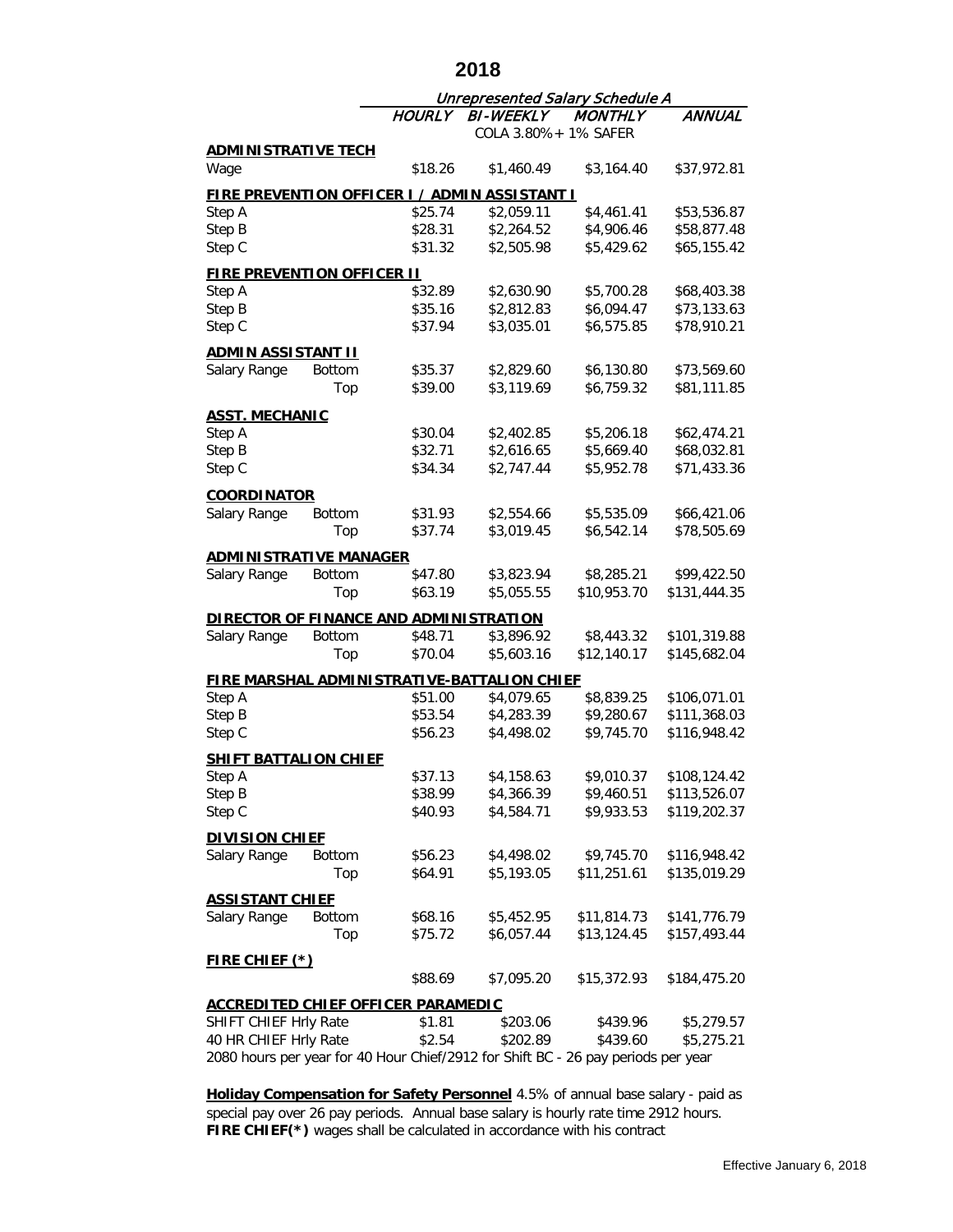## **2018**

|                                           | <b>Unrepresented Salary Schedule B</b> |                    |                                                                                   |                |              |  |
|-------------------------------------------|----------------------------------------|--------------------|-----------------------------------------------------------------------------------|----------------|--------------|--|
|                                           |                                        | <b>HOURLY</b>      | <b>BI-WEEKLY</b>                                                                  | <b>MONTHLY</b> | ANNUAL       |  |
|                                           |                                        |                    | COLA 3.80% + 1% SAFER                                                             |                |              |  |
| <b>ADMINISTRATIVE TECH</b>                |                                        |                    |                                                                                   |                |              |  |
| Wage                                      |                                        | \$18.08            | \$1,446.24                                                                        | \$3,133.52     | \$37,602.24  |  |
|                                           |                                        |                    | <b>FIRE PREVENTION OFFICER I / ADMIN ASSISTANT I</b>                              |                |              |  |
| Step A                                    |                                        | \$25.48            | \$2,038.15                                                                        | \$4,415.99     | \$52,991.91  |  |
| Step B                                    |                                        | \$28.02            | \$2,241.88                                                                        | \$4,857.41     | \$58,288.92  |  |
| Step C                                    |                                        | \$31.01            | \$2,480.83                                                                        | \$5,375.12     | \$64,501.47  |  |
|                                           |                                        |                    |                                                                                   |                |              |  |
| <b>FIRE PREVENTION OFFICER II</b>         |                                        |                    |                                                                                   |                |              |  |
| Step A                                    |                                        | \$32.56            | \$2,604.91                                                                        | \$5,643.97     | \$67,727.63  |  |
| Step B<br>Step C                          |                                        | \$35.16<br>\$37.94 | \$2,812.83<br>\$3,035.01                                                          | \$6,094.47     | \$73,133.63  |  |
|                                           |                                        |                    |                                                                                   | \$6,575.85     | \$78,910.21  |  |
| <u>ADMIN ASSISTANT II</u>                 |                                        |                    |                                                                                   |                |              |  |
| Salary Range                              | <b>Bottom</b>                          | \$32.56            | \$2,604.91                                                                        | \$5,643.97     | \$67,727.63  |  |
|                                           | Top                                    | \$37.94            | \$3,035.01                                                                        | \$6,575.85     | \$78,910.21  |  |
| <b>ASST. MECHANIC</b>                     |                                        |                    |                                                                                   |                |              |  |
| Step A                                    |                                        | \$29.75            | \$2,380.22                                                                        | \$5,157.14     | \$61,885.66  |  |
| Step B                                    |                                        | \$32.39            | \$2,591.49                                                                        | \$5,614.90     | \$67,378.85  |  |
| Step C                                    |                                        | \$34.02            | \$2,721.45                                                                        | \$5,896.47     | \$70,757.61  |  |
|                                           |                                        |                    |                                                                                   |                |              |  |
| <b>COORDINATOR</b>                        |                                        |                    |                                                                                   |                |              |  |
| Salary Range                              | <b>Bottom</b>                          | \$31.93            | \$2,554.66                                                                        | \$5,535.09     | \$66,421.06  |  |
|                                           | Top                                    | \$37.74            | \$3,019.45                                                                        | \$6,542.14     | \$78,505.69  |  |
| <b>ADMINISTRATIVE MANAGER</b>             |                                        |                    |                                                                                   |                |              |  |
| Salary Range                              | <b>Bottom</b>                          | \$47.34            | \$3,787.05                                                                        | \$8,205.28     | \$98,463.37  |  |
|                                           | Top                                    | \$62.62            | \$5,009.44                                                                        | \$10,853.79    | \$130,245.44 |  |
| DIRECTOR OF FINANCE AND ADMINISTRATION    |                                        |                    |                                                                                   |                |              |  |
| Salary Range                              | <b>Bottom</b>                          | \$48.71            | \$3,896.92                                                                        | \$8,443.32     | \$101,319.88 |  |
|                                           | Top                                    | \$70.04            | \$5,603.16                                                                        | \$12,140.17    | \$145,682.04 |  |
|                                           |                                        |                    |                                                                                   |                |              |  |
| FIRE MARSHAL ADMINISTRATIVE-BATT          |                                        |                    | <u> FALION CHIEF</u>                                                              |                |              |  |
| Step A                                    |                                        | \$50.50            | \$4,040.25                                                                        | \$8,753.87     | \$105,046.49 |  |
| Step B                                    |                                        | \$53.03            | \$4,242.30                                                                        | \$9,191.66     | \$110,299.90 |  |
| Step C                                    |                                        | \$55.68            | \$4,454.42                                                                        | \$9,651.24     | \$115,814.90 |  |
| <b>SHIFT BATTALION CHIEF</b>              |                                        |                    |                                                                                   |                |              |  |
| Step A                                    |                                        | \$36.77            | \$4,118.72                                                                        | \$8,923.90     | \$107,086.82 |  |
| Step B                                    |                                        | \$38.62            | \$4,325.31                                                                        | \$9,371.50     | \$112,457.95 |  |
| Step C                                    |                                        | \$40.55            | \$4,541.28                                                                        | \$9,839.43     | \$118,073.21 |  |
| <b>DIVISION CHIEF</b>                     |                                        |                    |                                                                                   |                |              |  |
| Salary Range                              | <b>Bottom</b>                          | \$55.68            | \$4,454.42                                                                        | \$9,651.24     | \$115,814.90 |  |
|                                           | Top                                    | \$64.35            | \$5,147.78                                                                        | \$11,153.51    | \$133,842.18 |  |
|                                           |                                        |                    |                                                                                   |                |              |  |
| <b>ASSISTANT CHIEF</b>                    |                                        |                    |                                                                                   |                |              |  |
| Salary Range                              | <b>Bottom</b>                          | \$67.56            | \$5,405.16                                                                        | \$11,711.19    | \$140,534.28 |  |
|                                           | Top                                    | \$75.12            | \$6,009.65                                                                        | \$13,020.91    | \$156,250.93 |  |
| <u>FIRE CHIEF (*)</u>                     |                                        |                    |                                                                                   |                |              |  |
|                                           |                                        | \$88.69            | \$7,095.20                                                                        | \$15,372.93    | \$184,475.20 |  |
| <b>ACCREDITED CHIEF OFFICER PARAMEDIC</b> |                                        |                    |                                                                                   |                |              |  |
| SHIFT CHIEF Hrly Rate                     |                                        | \$1.79             | \$200.71                                                                          | \$434.88       | \$5,218.54   |  |
| 40 HR CHIEF Hrly Rate                     |                                        | \$2.50             | \$200.38                                                                          | \$434.15       | \$5,209.82   |  |
|                                           |                                        |                    | 2080 hours per year for 40 Hour Chief/2912 for Shift BC - 26 pay periods per year |                |              |  |

**FIRE CHIEF(\*)** wages shall be calculated in accordance with his contract **Holiday Compensation for Safety Personnel** 4.5% of annual base salary - paid as special pay over 26 pay periods. Annual base salary is hourly rate time 2912 hours.